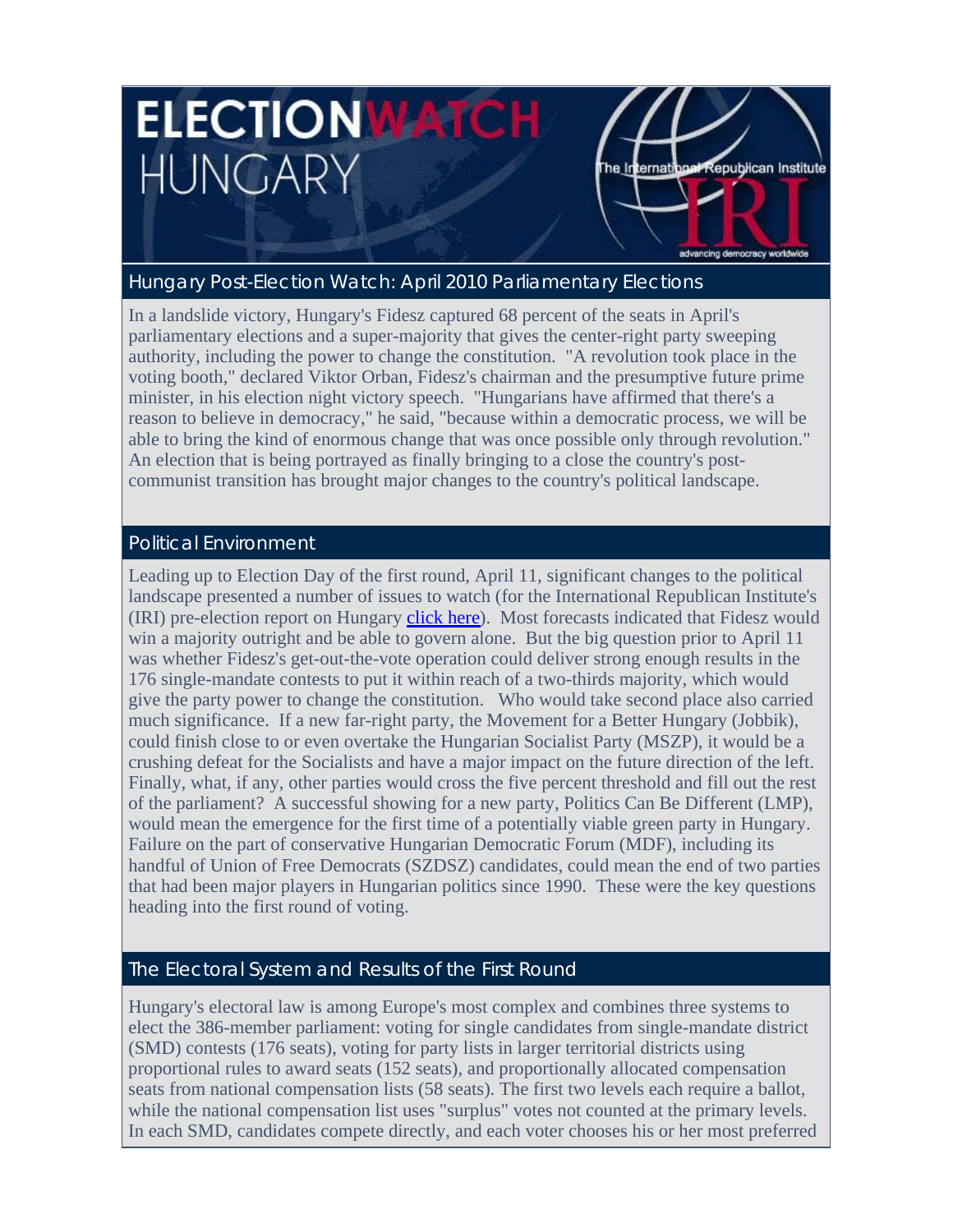candidate on the ballot. Candidates may be nominated by parties or may run as independents. The candidate with the most votes wins, although if no candidate obtains more than half of the votes in a first round of voting, a run-off election is held two weeks later. The top three candidates and any candidate with more than 15 percent of the vote compete in the run-off election, in which the top vote-getter wins the seat.

| <b>Party</b>  | Vote $(\%)$ | <b>Number of</b><br><b>Mandates</b><br>from SMD | <b>Number of</b><br><b>Mandates</b><br>from List | <b>Total</b><br><b>Number of</b><br><b>Mandates</b> |
|---------------|-------------|-------------------------------------------------|--------------------------------------------------|-----------------------------------------------------|
| Fidesz-KDNP   | 52.76       | 119                                             |                                                  | 206                                                 |
| <b>MSZP</b>   | 19.3        |                                                 | 28                                               | 28                                                  |
| <b>Jobbik</b> | 16.7        |                                                 |                                                  | 26                                                  |
| <b>LMP</b>    | 7.43        |                                                 |                                                  |                                                     |
| ADF           | 2.65        |                                                 |                                                  |                                                     |

The results of the first round of voting, held April 11, were:

Voters turned out in higher than expected numbers, 64.42 percent compared with 67.8 percent four years prior.

One hundred and nineteen of the 176 single-mandate districts were decided in the first round (which means that one candidate took 50 percent plus one of the votes). Fidesz won all 119 of those.

Among the 57 SMDs that remained undecided, MSZP finished first in only one. Fidesz finished first in all the others. Twenty-one of the undecided SMDs were in Budapest; most of the rest were in the eastern half of the country, particularly in the northeast. In those districts, many of them former industrial centers suffering from high unemployment, the Jobbik candidates finished strongly. Jobbik also did well on the party preference vote in those regions. Out of a total of 20 county lists, Jobbik finished second in nine. In the elections for European parliament last June, Jobbik finished second in seven counties.

LMP, the first round's other big winner, won most of its support in Budapest and surrounding Pest county. With the collapse of SZDSZ (as well as MSZP and MDF), LMP predictably picked up a sizeable portion of the urban center-left and liberal vote. MDF (and SZDSZ) failed to cross the threshold and will not be in the next parliament.

Fidesz having secured a comfortable majority and the power to govern alone, the only real issue in play leading up to the second round of voting, April 25, was the question of a twothirds majority. Of the 57 SMD seats still undecided, Fidesz needed to win 52.

Preventing the super-majority became the essential goal of what would be the new opposition parties. MSZP unilaterally withdrew its candidates from two undecided districts in Budapest and endorsed the LMP candidates, creating a two-way race with the Fidesz candidate. LMP, for whom cooperation with the Socialists was anathema to its message that politics can be different, publicly dismissed the gesture of cooperation but nevertheless benefited from it. In a similar move, Jobbik stepped down in support of an independent candidate in one of the districts in the northeast. Meanwhile, Fidesz focused its message on the need for a strong, effective government to carry out necessary changes and concentrated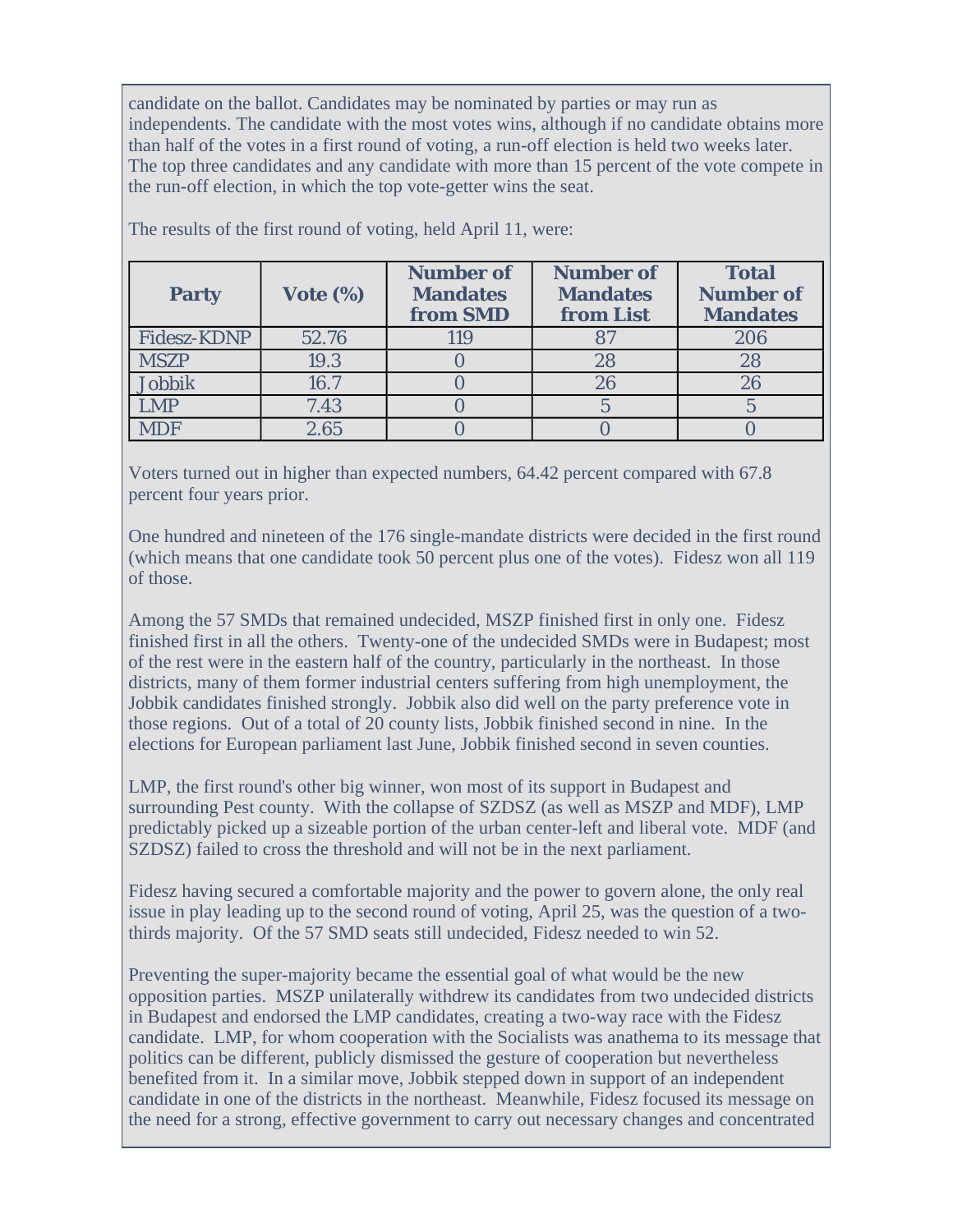### its considerable get-out-the-vote machinery on the 57 districts still in play.

#### Second Round of Elections

Not long after the precincts closed at 7 p.m., it became clear that Fidesz had won its twothirds. By the end of the evening, Fidesz had captured 54 of the remaining seats, losing two to MSZP in Budapest and one to an independent candidate in the northeast. Excellent spring weather on Election Day and an already certain winner combined to dampen turnout, which was the lowest in 20 years, at 46.6 percent. According to the National Elections Bureau, the results after the second round of voting, April 25, are:

| <b>Party</b> | <b>Percentage of</b><br><b>Mandates</b> | <b>Number of</b><br><b>Mandates</b><br>from SMD | <b>Number of</b><br><b>Mandates</b><br>from List | <b>Total Number</b><br>of Mandates |
|--------------|-----------------------------------------|-------------------------------------------------|--------------------------------------------------|------------------------------------|
| Fidesz-KDNP  | 67.88                                   | 173                                             |                                                  | 263                                |
| <b>MSZP</b>  | 15.28                                   |                                                 |                                                  |                                    |
| Jobbik       | 12.18                                   |                                                 |                                                  |                                    |
| LMP          | 4.15                                    |                                                 |                                                  |                                    |
| Independent  |                                         |                                                 |                                                  |                                    |

The president of Hungary has announced that he intends to seat the new parliament on May 14, and the new government under prime minister-elect Viktor Orban is expected by June. With broad, national support, the new government's top priorities will include economic growth and job creation as well as public security. They intend to re-negotiate the aid from the International Monetary Fund that was brokered under the previous government to avoid insolvency. Plans also include a major overhaul in the country's tax system to make it more competitive with neighboring countries; public administration reform including changes to the election law that would reduce the number of MPs in the parliament and changes to the law on local government, reducing through rationalization the number of municipal governments; reform of the national radio and television authority; and likely a law granting dual citizenship to Hungarians residing abroad.

After what was for its supporters a disappointing finish, Jobbik is positioning itself as the only serious check on Fidesz's power but will struggle to maintain the support of what is a disparate coalition of voters. In the aftermath of their defeat, both the chairwoman of MSZP, Ildiko Lendvai, and the chairwoman of MDF, Ibolya David, stepped down from their leadership positions. MDF, now out of parliament, may be in its final days. The Socialists, who saw some of their former ministers and leading figures soundly defeated in singlemandate contests, now face the most significant turning point in the life of the party since 1990, searching for new leadership and a new direction on which to re-build.

### IRI in Europe

In Europe, IRI focuses on helping political parties become more issue-oriented and responsive to voters' concerns. IRI's training helps parties create more coherent platforms, better strategic communications, more effective grassroots organizations, and stable party foundations or institutes that can provide necessary training and analytical support. IRI is also active in expanding political participation among women, youth and minorities. By working with governments and civil society to concentrate more on policy, IRI seeks to